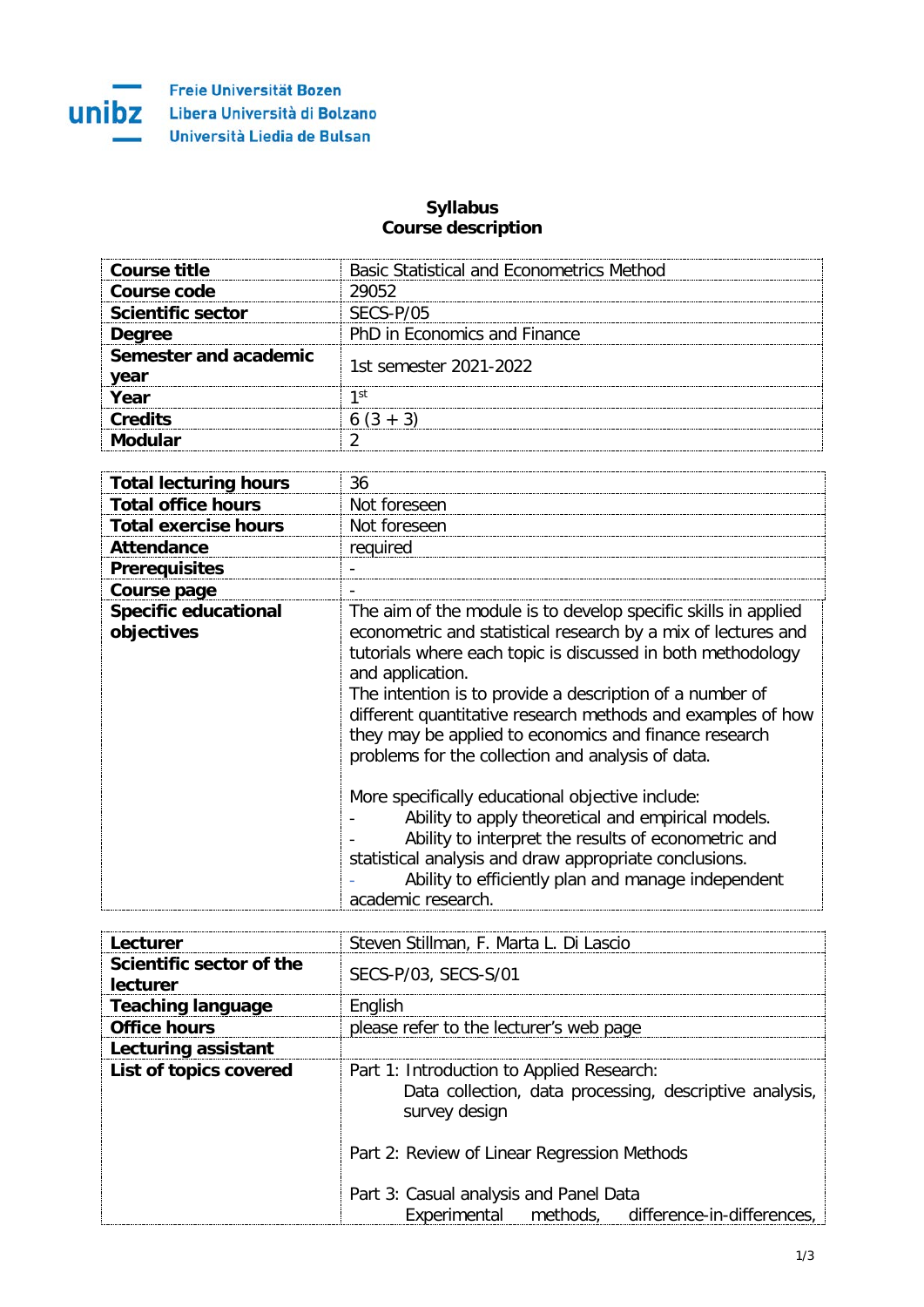

|                        | regression discontinuity, instrumental variables, fixed<br>effects models, recent advanced in causal analysis                                                                                                                                                      |
|------------------------|--------------------------------------------------------------------------------------------------------------------------------------------------------------------------------------------------------------------------------------------------------------------|
|                        | Part 4: Time series analysis<br>Stochastic processes and their properties, ARIMA<br>models for time series, Box & Jenkins procedure for<br>SARIMA modeling.                                                                                                        |
|                        | Part 5: Copula theory<br>Bivariate and multivariate statistical analysis of<br>association. Copula function. Families of copula<br>models. Estimation methods for copulas. Mixture of<br>copula models and the EM algorithm. Copula-based<br>time series analysis. |
|                        | Part 6: Advanced R programming<br>Functions, anonymous functions and closures, looping<br>conditional expressions, functionals,<br>rolling<br>and<br>computations.                                                                                                 |
|                        | Part 7: Clustering methods<br>Proximity matrix and dissimilarity measures,<br>hierarchial and non hierarchical clustering algorithms,<br>model-based clustering methods, criteria to select the<br>number of clusters.                                             |
|                        | Part 8: Dimensionality reduction methods<br>Principal component analysis and factor analysis.                                                                                                                                                                      |
| <b>Teaching format</b> | Lectures, face-to-face coaching and mentoring.                                                                                                                                                                                                                     |
|                        |                                                                                                                                                                                                                                                                    |

| <b>Learning outcomes</b> | The course will equip students with the following analytical<br>skills: Analysis, Synthesis, Evaluation, Application; Managing<br>information and knowledge; Research related skills.                                                                                                                                                                                                     |
|--------------------------|-------------------------------------------------------------------------------------------------------------------------------------------------------------------------------------------------------------------------------------------------------------------------------------------------------------------------------------------------------------------------------------------|
|                          | In addition the course will develop the following behavioral,<br>organizational and communication skills: personal<br>effectiveness, learning, autonomy, technical expertise,<br>communication and problem-solving using IT software.                                                                                                                                                     |
|                          | More precisely, the learning outcomes include:<br>Knowledge and understanding quantitative<br>methodologies used by researchers in economics and<br>related fields, including data collection, data<br>processing and analysis, model design and analytics<br>- Applying knowledge and understanding to techniques<br>for analyzing quantitative data in economics and<br>related fields. |
|                          | Making judgments regarding the suitability of                                                                                                                                                                                                                                                                                                                                             |